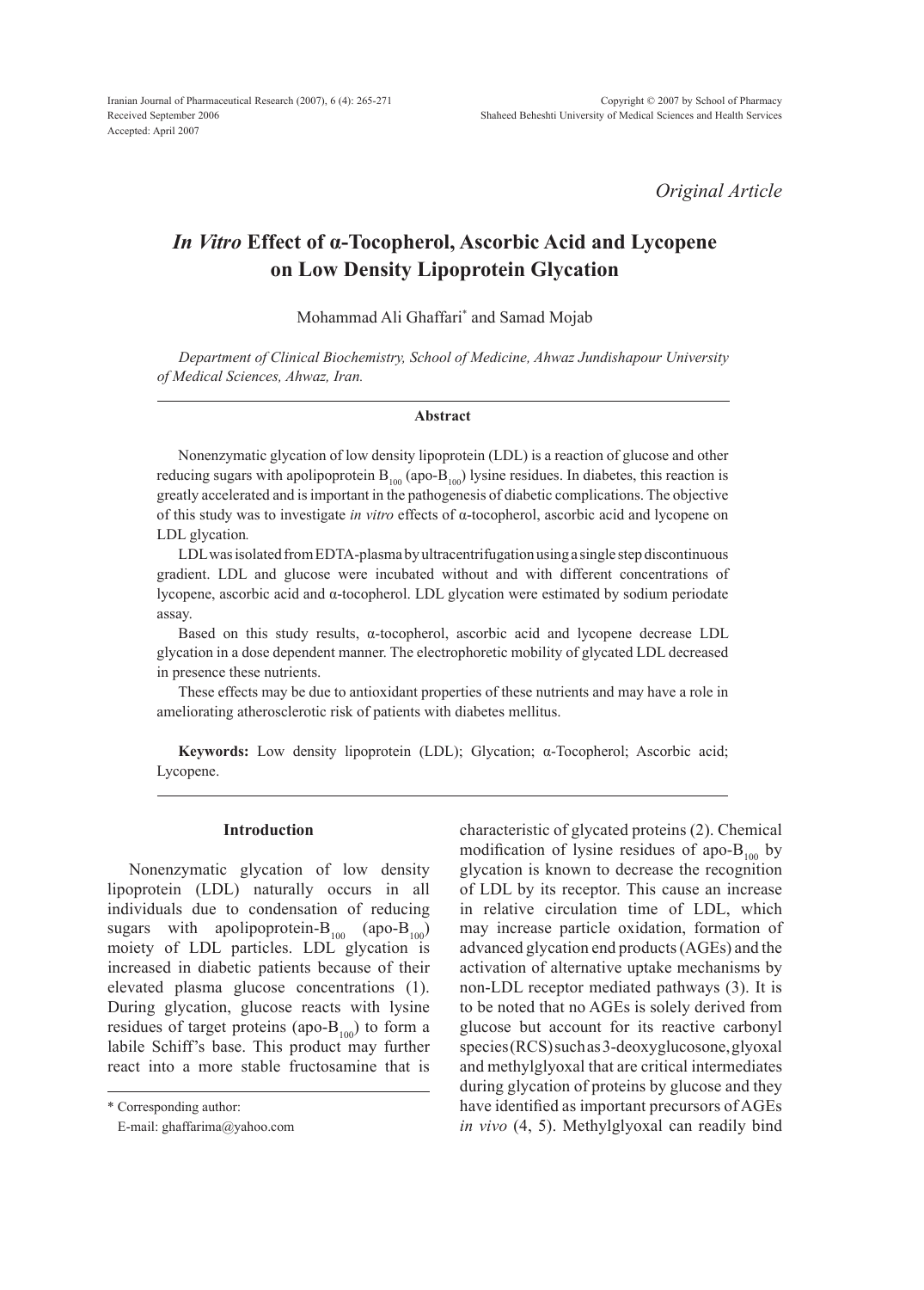to amino groups, thereby modifying biological molecules to form covalently cross-linked aggregates (6). Because these processes are considered proatherogenic, it has been proposed that the nonenzymatic glycation of LDL could contribute to the increased susceptibility of diabetic patients to atherosclerosis and coronary heart disease (2). In consideration of the significance of glycooxidative stress to diabetic pathology, a supplement of antioxidants in response to the inhibition of protein (apo- $B_{100}$ ) modification should be a theoretical strategy for preventing diabetic complications (7). This hypothesis has been supported by the clinical results indicating the development of type 2 diabetes may be reduced by the intake of antioxidants in diets (8). Fruits and vegetables are important dietary sources of α-tocopherol, ascorbic acid and lycopene (9). These nutrients are of current interest in research due to their important biological and pharmacological properties attributed to their antioxidant properties (10). Nevertheless, the literature data concerning the effect of these nutrients in preventing glycooxidative modification of LDL are limited. Given the link mentioned above, we hypothesized those antioxidant nutrients (α-tocopherol, ascorbic acid and lycopene) might possess significant antiglycoxidation activities as well. In this study, the effects of α-tocopherol, ascorbic acid and lycopene on LDL glycation were investigated. This study will underline the importance of above naturally occurring nutrients in prevention of hyperglycemia mediated protein (apo- $B_{100}$ ) modification.

#### **Experimental**

## **Materials**

α-tocopherol, ascorbic acid and lycopene were purchased from Sigma (St. Louis, Mo, U.S.A.) and used without further purification. Ethylene diamidine tetraacetic acid (EDTA), dimethyl sulfoxide (DMSO), potassium bromide, bovine serum albumin (BSA), agarose, glucose, fructose and sodium periodate were obtained from Merck (Darmstadt, Germany). Sodium borohydride was obtained from Riedel-deHaen (Germany). Solutions were freshly prepared with double deionized water.

# **Methods**

## *LDL isolation*

Blood from normolipidemic overnight fasting volunteers ( $n=25$ , age  $30\pm 5$  yr, men, non smokers, non diabetics, not taking any drug since at least 2 weeks before) was collected into syringes containing EDTA (1 mg EDTA/ml blood). LDL was isolated by ultracentrifugation using a single step discontinuous gradient according to the method of Gieseg et al. (11). Briefly, anticoagulated (EDTA) plasma was obtained by centrifugation  $(3000 \times g, 10 \text{ min})$ . 4.5 ml of 1 mg/ml EDTA solution pH 7.4 was placed in 10 ml centrifuge tubes. Using a long needle this solution was underlaid with dense plasma solution. The dense plasma solution was prepared by dissolving 0.632 g of solid potassium bromide in 2 ml of EDTA-plasma. The centrifuge tubes were ultracentrifuged at  $400000 \times g$  for 2 hours in a Damon B-60 ultracentrfuge. LDL fraction as the orange band at the middle of the tubes was carefully withdrawn. EDTA and potassium bromide were separated from LDL by dialysis tubing (10 mm flat width) with a molecular weight cutoff 12 to 14 KDa at 4 °C for 24 h against phosphate buffered saline (PBS), pH 7.4. The LDL protein content was determined by Bradford method (12), using bovine serum albumin as standard. The cholesterol, triglyceride, LDL-cholesterol and HDL-cholesterol were determined using the Pars Azmoon kit. The purified LDL was examined by electrophoresis carried out at pH 8.6 in 0.05 M barbital buffer on 0.8% agarose gel. Gels were stained with Sudan Black B stain (13).

LDL was sterilized by filtration (0.45  $\mu$ m) Millipore filter). Then stored in darkness under nitrogen gas at 4 °C and was used within 4 weeks.

## *LDL glycation*

Glycation of LDL was performed by incubation of LDL (0.2 mg protein/ml) at different times (1-11 days) and different concentrations of glucose (0-200 mM) in PBS containing 1 mM EDTA (pH  $7.4$ ) at  $37^{\circ}$ C. The degree of LDL glycation was measured by periodate method (14). According to this method, 500 µl LDL (0.2 mg protein/ml) was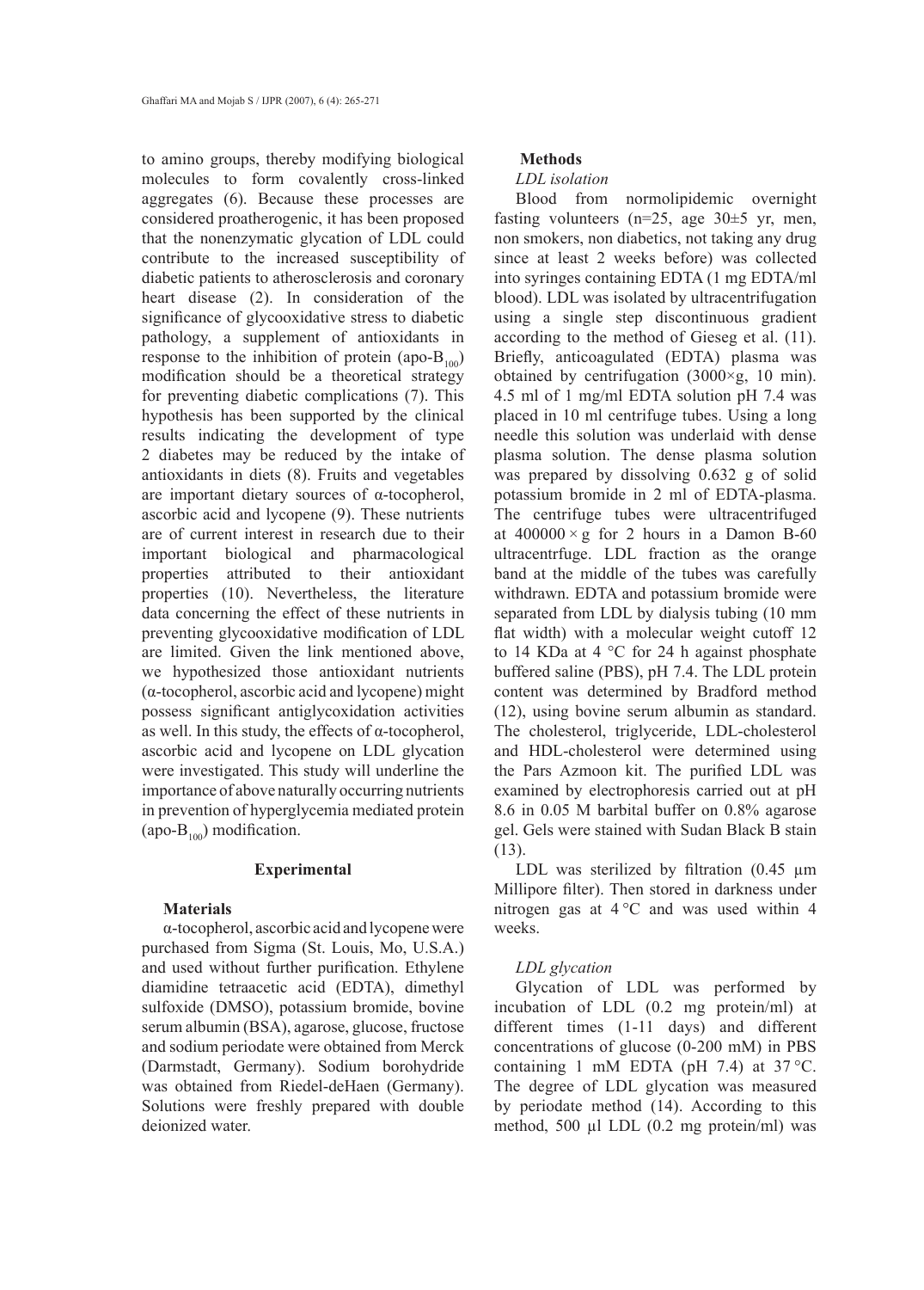incubated for 1 h at room temperature with 100 µl of 200 mM sodium borohydride dissolved in ice-cold 0.01 mM NaOH, using 100 µl of 0.01 mM NaOH as control. The sodium borohydride solution was prepared and used freshly. The reaction was stopped by adding 100 µl of 0.2 mM HCl, after which 100 µl of 0.1 mM sodium periodate was added to each sample. After 30 min at room temperature, the samples were chilled in ice bucket for 10 min and then 200 µl each of ice-cold 0.7 mM NaOH and zinc sulfate (15%) were added, with mixing. The samples were centrifuged at  $13000 \times g$  for 10 min and the supernatant was removed, the samples were centrifuged again. Then 600 µl of the final supernatant was mixed with 300 µl color reagent. The color reagent was made by adding 46 µl of acetylacetone to 5 ml of 6.6 mM ammonium acetate. Samples were left at 37 °C for 1 h and absorbance of each sample at 450 nm was then measured.

Fructose solutions (0-0.9 mM) were used to construct a calibration curve for the periodate assay. Both fructose and amadori products (a stable sugar adduct that is formed by the rearrangement of the labile Schiff base formed in the initial stages of glycation) exist predominantly in a ring structure, and after periodate oxidation, both produce 1 mole of formaldehyde per mole of sugar moiety (14). Thus, in this paper degree of glycation of LDL expressed as mmol of formaldehyde released per mg of LDL protein.

# *Effect of α-tocopherol, ascorbic acid and lycopene on LDL glycation*

The effects of three nutrients, i.e. αtocopherol, ascorbic acid and lycopene on the glycation of LDL were examined by incubation of LDL (0.2 mg protein/ml) with glucose (120 mM) and 0 to 150 μM α-tocopherol, ascorbic acid and lycopene in PBS, pH 7.4 at 37 °C for 7 days. The ascorbic acid was dissolved in PBS,  $pH$  7.4, whereas α-tocopherol and lycopene were dissolved in 10% dimethyl sulfoxide (DMSO) in PBS, pH 7.4. Degree of LDL glycation was determined by sodium periodate assay (14). The electrophoretic mobility of native LDL, glycated LDL in the absence and/or presence of 150  $\mu$ M α-tocopherol, ascorbic acid and lycopene was compared on 5% polyacrylamide gel. Gels were stained with comassi blue (15).

#### *Statistical analysis*

Results are expressed as mean±SD. Degree of LDL glycation in the absence (as control) and presence of α-tocopherol, ascorbic acid and lycopene were compared using ANOVA test. Values of p≤0.05 were considered statistically significant.

#### **Results and Discussion**

Isolation of LDL was assessed by measurement of lipid concentration (Figure 1A). As shown in this Figure, cholesterol and LDL-cholesterol amounts were increased in LDL fraction approximately by 65% and 76%, respectively. This measurement confirms isolation of LDL from plasma. This isolation was also confirmed by agarose gel electrophoresis (Figure 1B). This Figure shows the separated fractions of LDL (Lane 2) and VLDL (Lane 3) compared to plasma (Lane 1).

Glycated LDL was prepared by incubation of LDL with glucose as *in vitro.* Glucose was used as glycating agent, which is commonly adopted in many Millard reaction studies. In nonenzymatic glycation of proteins, also known as Millard reaction, reducing sugars covalently attach to free amino groups and ultimately form advanced glycation end products (AGEs) (16). Free amino groups of apolipoprotein  $B_{100}$ (apo- $B_{100}$ ) of LDL could serve as a target for glycating agents. Glucose mainly adducts with the ε-amino group of lysine residues in apo- $B_{100}$  (17). In the present study, the best glucose concentration for glucose incorporation with LDL was investigated by incubation of a range of glucose concentrations (0-180 mM) with LDL (0.2 mg protein/ml) in PBS containing 1 mM EDTA, pH 7.4 at 37 °C for 7 days under aseptic condition (Figure 2A). The best incubation time for glucose incorporation with LDL was also investigated by incubating 0.2 mg protein/ml of LDL with 120 mM glucose for 1 to 11 days at 37 °C in PBS and 1 mM EDTA, pH 7.4, under aseptic condition (Figure 2B). As shown in Figure 2 (A and B), LDL glycation was increased in the presence of 20-120 mM of glucose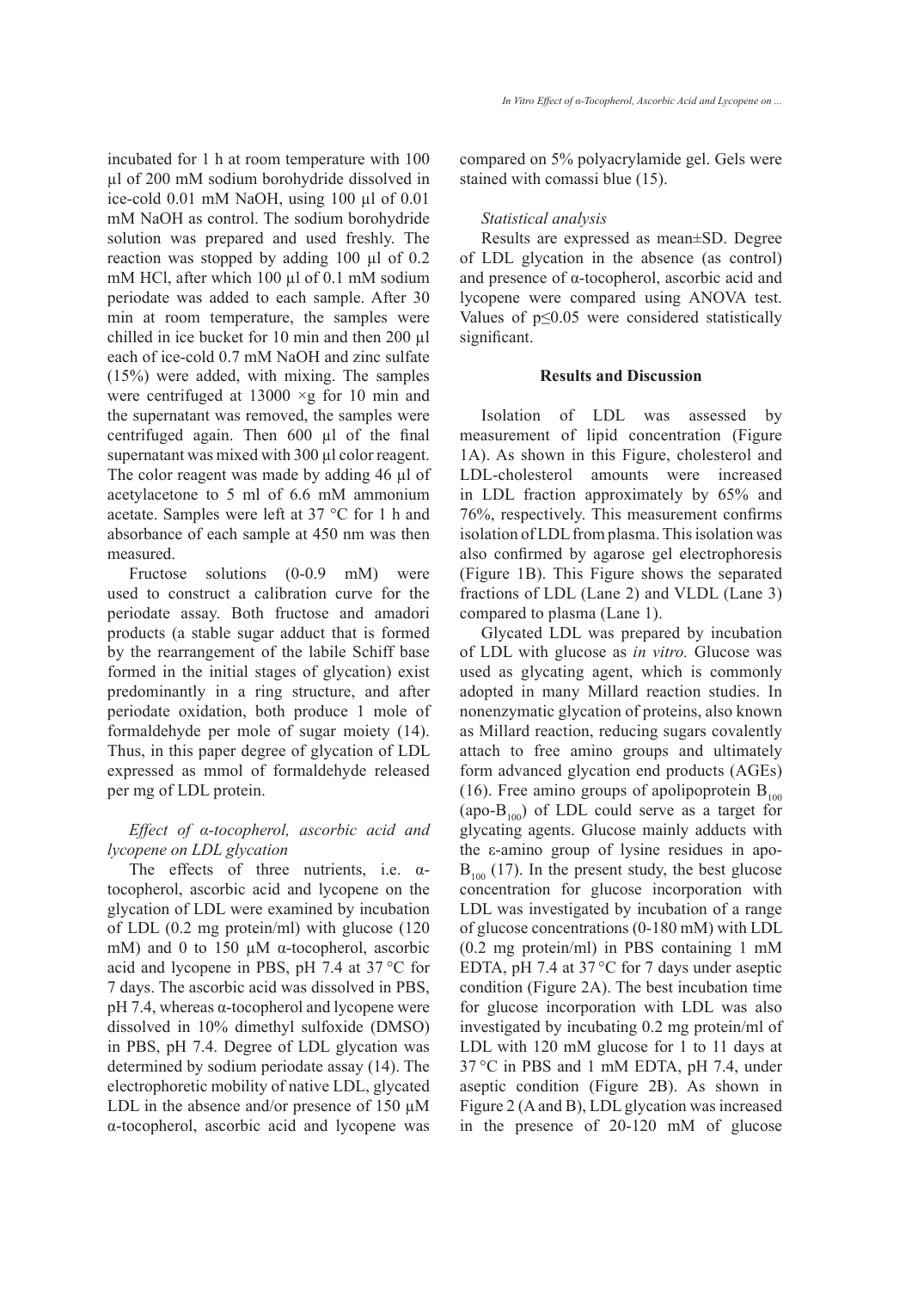concentrations at 1 to 7 days of incubation time. However, in higher glucose concentrations (140- 180 mM) and longer incubation time (8-11 days) this phenomenon was decreased. Our results were shown that optimum glucose concentration and incubation time for LDL glycation were 120 mM and 7 days, respectively.

A series of experiments were carried out to examine the influence of α-tocopherol, ascorbic acid and lycopene on LDL glycation process. α-tocopherol (0-150 µM) was incubated with LDL  $(0.2 \text{ mg protein/ml})$  and glucose (120 mM) at 37 °C for 7 days under aseptic condition. The extent of LDL glycation in the absence (as control) and/or presence of α-tocopherol were estimated from mole of



Figure 1. (A) The comparison of lipid concentrations in plasma pool and LDL fraction.

(B) Electrophoresis analysis of plasma (Lane 1)**,** LDL fraction (Lane 2) and VLDL fraction (Lane 3) on 0.8% agarose gel. *Values have represented as the mean±SD of triplicated determinations.LDL= Low density lipoprotein, VLDL= Very low density lipoprotein,HDL= High density lipoprotein*

formaldehyde released per mg of LDL protein as shown in Figure 3A. Glycation of LDL was decreased in the presence of various α-tocopherol concentrations (25-150  $\mu$ M). As shown in Figure 3A, this reduction was dependent on  $\alpha$ -tocopherol concentration. Same procedure was repeated to investigate the effects of ascorbic acid and lycopene on LDL glycation (Figure 3A). The results showed the nutrients significantly reduced LDL glycation in a dose dependent manner  $(n=3)$ , ANOVA test,  $p<0.05$ ). According to this study, 150 µM concentration of α-tocopherol, ascorbic acid and lycopene were able to reduce LDL glycation approximately 54%, 54.5% and 63%, respectively (Figure 3B). In glycation process, glucose reacts with an amine group to form a labile Schiff base that rearranges to amadori product. The Schiff base is prone to oxidation and free radical generation, which leads to the formation of reactive carbonyl species such as glyoxal (18). Given the link mentioned above between glycation and oxidation, we suggested that antioxidant nutrients might possess antiglycooxidative activities. α-tocopherol, as a potent antioxidant has been previously shown by Ceriello to be an anti-glycating agent *in vitro* and *in vivo* when administered as a supplement to diabetics (19). Ascorbic acid form ionic bonds with biological molecules such as proteins. The carbonyl group of ascorbic acid may also compete with glucose for proteins (20). Lycopene is a carotenoid without provitamin A activity that occur almost exclusively in tomatoes and tomato products. It is a 40 carbon atom and open chain polyisopronoid with 11 conjugated double bonds. Because of this unique structure, it is one of the most potent singlet oxygen quenchers suggested to possibly have stronger antioxidant properties compared to other major plasma carotenoids (21). Many reports have shown that typical antioxidant nutrients such as vitamin  $B_1$ ,  $B_6$ , C, niacinamide, carnosine and sodium selenite inhibit the *in vivo* and *in vitro* AGEs formation (22). The present study also showed that lycopene, ascorbic acid and α-tocopherol decrease LDL glycation approximately 63%, 54.5% and 54%, respectively. It was found that when LDL was subjected to sugar-mediated modification, the addition of above three nutrients decrease the amount of formaldehyde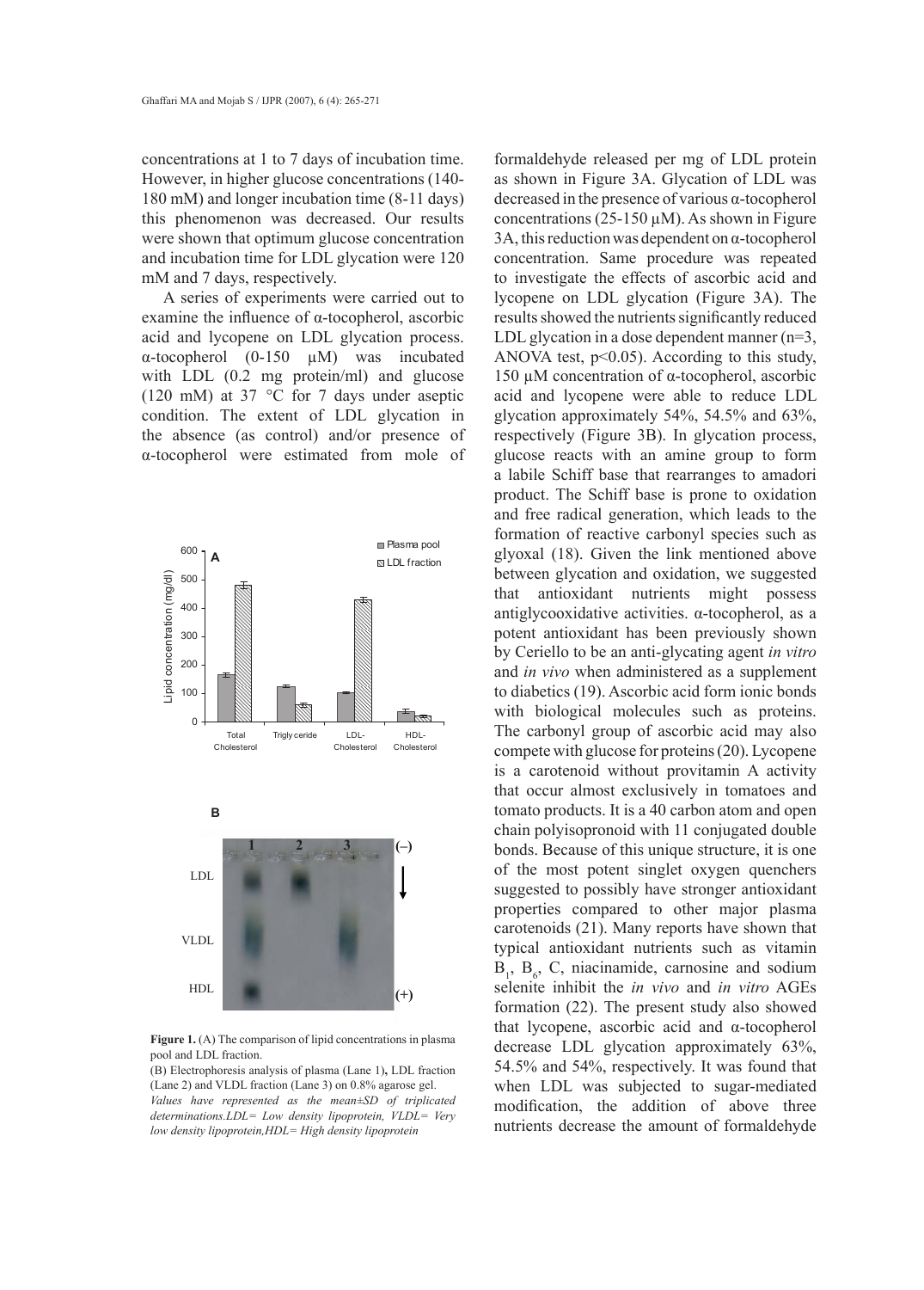

Figure 2. The effect of glucose concentration (A) and incubation time (B) on glycation of LDL. *Values have represented as the means±SD of triplicate determinations.*

(mmol) released per mg of LDL protein, as dose dependently. Lycopene was the most effective compound on LDL glycation in our study.

Finally, we investigated electerophoretic mobility of LDL treated with 150  $\mu$ M  $\alpha$ tocopherol, ascorbic acid and lycopene on polyacrylamid gel (Figure 4A). This Figure shows that glycation, has increased anodic migration of LDL compared to native LDL. This probably resulted from the increased negative charge caused by the modification of lysine amino groups. This result is in agreement with the finding of Witztum et al. (23). Compared samples rate of flow (RF) on gel electrophoresis has also shown in Figure 4B. Lycopene, ascorbic acid and α-tocopherol decreased RF of glycated LDL in comparison with native LDL approximately 23%, 18% and 18%, respectively (Figure 4B).

These results reiterate that lycopene, ascorbic acid and α-tocopherol play an important role in the prevention of LDL glycation by glucose. The mechanism by which these nutrients suppress LDL glycation is still unknown. Generation inhibition and/or scavenging of free



**Figure 3.** (A) The effect of 25µM to 150µM concentrations of α-tocopherol, ascorbic acid and lycopene on glycation of LDL (0.2mg protein/ml) by glucose (120mM).

(B) The comparison of inhibition percent of LDL glycation in absence and presence of 150µM concentration of α-tocopherol, ascorbic acid and lycopene.

 *Values have represented as the means±SD of triplicate determinations. \*p<0.05*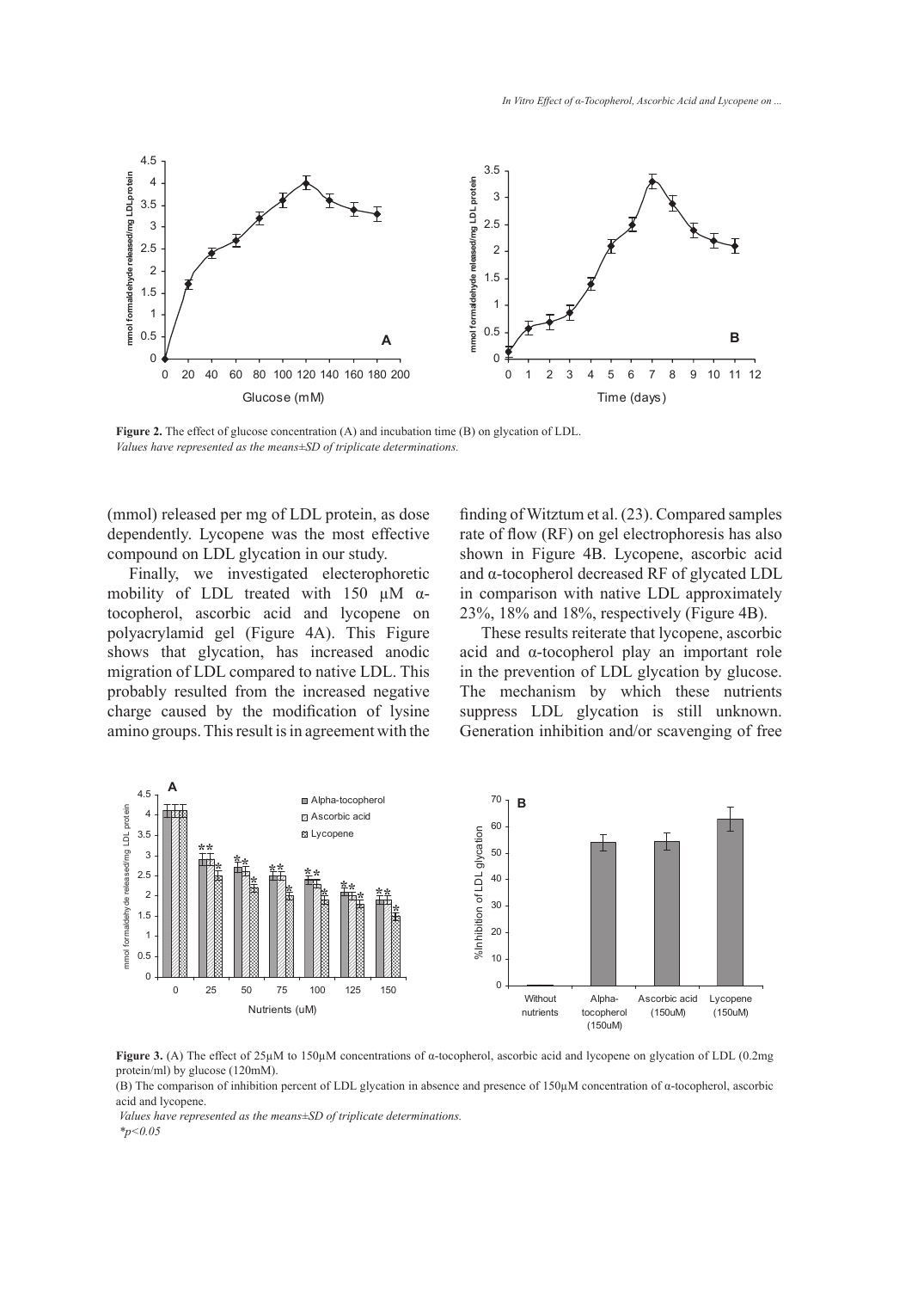

**Figure 4.** (A) Electrophoresis analysis of native LDL (Lane 4) and glycated LDL in absence (Lane 5) and presence 150µM concentration of α-tocopherol (Lane 1), lycopene (Lane 2) and ascorbic acid (Lane 3) on 5% polyacrylamide gel. (B) The comparison of rate of flow of native LDL (nLDL) with glycated LDL (gLDL) in absence and presence of lycopene, ascorbic acid and α-tocopherol (150µM).

radicals resulted from glycation process and subsequent inhibition of protein modification is one of the probable mechanisms of antiglycation effect of these nutrients (8). Yim et al. indicated that glycation of proteins generates some active centers for catalyzing one-electron oxidation-reduction reactions, which mimic the characteristics of the metal catalyzed oxidation system (24). In addition, glycated proteins accumulated *in vivo* may provide stable active sites for catalyzing the formation of free radicals (24). Results from Jiang et al. also demonstrated that reactive oxygen species (ROS) such as hydrogen peroxide and superoxide anion are generated during glycation process (25). Chien et al. showed that ascorbic acid prevents oxidative modification of LDL primarily by scavenging free radicals and other reactive oxygen species in the aqueous milieu (26). Farvid et al. indicated that α-tocopherol can act as a chain breaking antioxidant by scavenging highly reactive lipid peroxyl and alkoxyl radicals (27). Kiho et al. also showed, lycopen with its unique structure (11 conjugated double bonds and no cyclic groups) can quench singlet oxygen and subsequently inhibit the formation of AGEs (16). Thus, we could suggest that antiglycation activity of α-tocopherol, ascorbic acid and lycopene possibly correlate with their radicals scavenging abilities.

In conclusion, these nutrients, especially lycopene, have inhibitory effects on LDL glycation. All of the studied nutrients naturally occur in the body. But ascorbic acid is known to be lowered in the tissues of subjects with diabetes (28). This fact and the results of the present study point to the necessity of a healthy diet in diabetes and to the possibility of inexpensive and relatively non-toxic therapies for the prevention and treatment of diabetic complications. Because glycated LDL and atherogenesis are correlated *in vivo* (28), inhibition of glycation of LDL by these nutrients may also form the basis of future antiatherogenic strategies in both diabetic and non-diabetic individuals. However, the detailed mechanisms deserve further investigation.

#### **Acknowledgements**

This research was supported by the research affairs of Ahwaz Jundishapour University of medical sciences, Grant No. 518.

## **References**

- (1) Klein RL, Laimins M and Lopes-Virella MF. Isolation, characterization and metabolism of the glycated and nonglycated subfractions of low density lipoprotein isolated from type I diabetic patients and nondiabetic subjects. *Diabetes* (1995) 44: 1093-1098
- (2) Zimmermann R, Panzenbock U, Wintersperger A, Levak-Frank S, Graier W and Glatter O. Lipoprotein lipase mediates the uptake of glycated LDL in fibroblasts, endothelial cells and macrophages. *Diabetes* (2001) 50: 1643-1653
- Lyons TY and Jenkins AJ. Lipoprotein glycation (3) and its metabolic consequences. *Curr. Opin. Lipidol.*